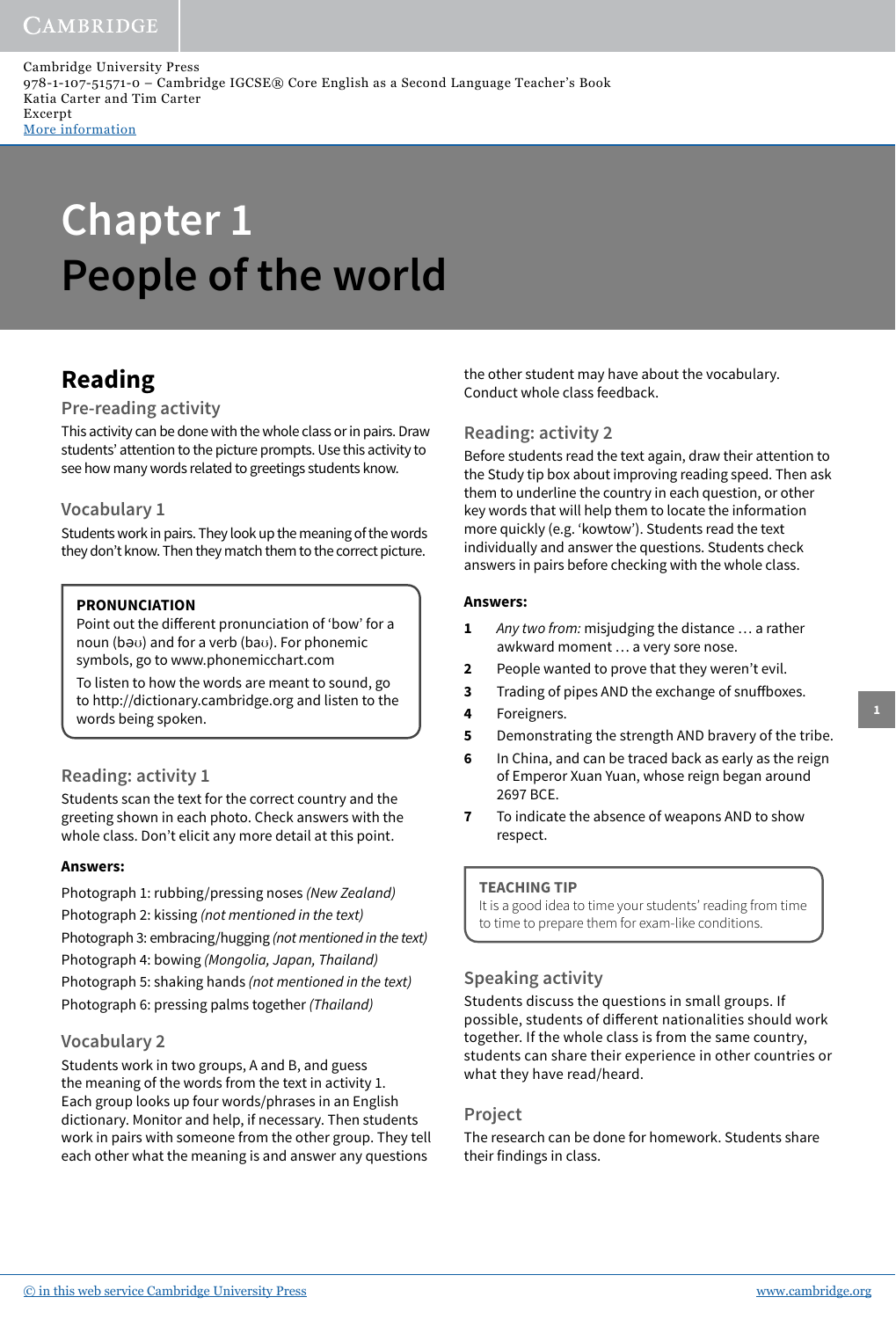Cambridge University Press 978-1-107-51571-0 – Cambridge IGCSE® Core English as a Second Language Teacher's Book Katia Carter and Tim Carter Excerpt More [information](http://www.cambridge.org/9781107515710)

**Cambridge IGCSE Core English as a Second Language**

# **Speaking**

### **Speaking: activity 1**

This section introduces the students' speaking paper. This activity tests how much students already know about the format of the exam. Students work in small groups and answer the questions. If they do not know the answers, encourage them to guess first. Check answers with the whole class. Award points for each correct answer.

### **Answers:**

- **1** No, individually.
- **2** There are four parts: Part A. Welcome, explanation of the format; not timed / Part B. Warm-up; 2–3 minutes / Part C. Topic card handed to the student and preparation; 2–3 minutes / Part D. Conversation; 6–9 minutes.
- **3** Part A. The teacher welcomes the student and explains the format of the test and what happens in each part. Part B. The teacher asks the student questions about their hobbies, interests, future plans to put them at ease and to find out which topic card would be the most suitable for the student – this part is not assessed. Part C. The teacher selects a topic card and gives the student 2–3 minutes to prepare their ideas. The student can ask questions about unfamiliar vocabulary, or clarification about any of the ideas on the card. No written notes are allowed. Part D. The assessed part. A conversation between the teacher and the student.
- **4** Part D the conversation.
- **5** Mainly hobbies and interests not assessed.
- **6** No.
- **7** 2–3 minutes.
- **8** Yes see the answer to question 3 for details.
- **9** No it is vital that a conversation takes place from the outset; students must not deliver speeches or monologues.
- **10** No, answers should be expanded and ideas developed.
- **11** The five ideas should all be covered in the order given on the card. However, it is important that related ideas are added and explored for good development of the conversation.
- **12** Yes, the teacher should ask supplementary questions about ideas arising from what the student has said. However, the teacher should not stray from the topic and all five ideas need to be covered within the time limit of 6–9 minutes.

### **TEACHING TIP**

Please note that English speaking tests are often recorded.The teacher and the student have a discussion on a certain topic. This topic is printed on a card which contains some ideas to cover during the discussion. These ideas are often arranged in the order of difficulty, usually starting with personal experiences and moving on to more general matters. The last two ideas are normally more abstract to stretch more capable students. It is important for students to know that their general knowledge is not tested. It is their ability to maintain a conversation in English, develop their ideas, and use a wide range of grammatical and lexical structures that they are marked on.

### **TEACHING TIP**

All speaking activities after reading and listening activities in the Coursebook are designed so that they can be used as preparation for speaking tests. These speaking sections can be easily adapted into topic cards by selecting five questions as prompts.

### **Speaking: activity 2**

Working in the same groups as for activity 1, students look at the topic card. Give them 2–3 minutes to discuss what ideas/details they could include in their conversation. Elicit a few ideas from the whole class. You can put a few ideas on the board for later reference.

### **Speaking: activity 3**

Students listen to two recordings. In each recording a student answers the first prompt, 'the last time you helped somebody'. Students decide which student gave better answers and why.

### **Answer:**

Conversation 2 is more successful. The student develops her ideas better by adding examples and more details. She also uses a wide range of expressions.

### **Speaking: activity 4**

Students look at the transcript, Recording 1. Ask them to find examples of how to expand answers. Elicit a few answers from the whole class. Then ask students to look at the Study tip box on developing ideas in a conversation to check if they mentioned all the possible ways.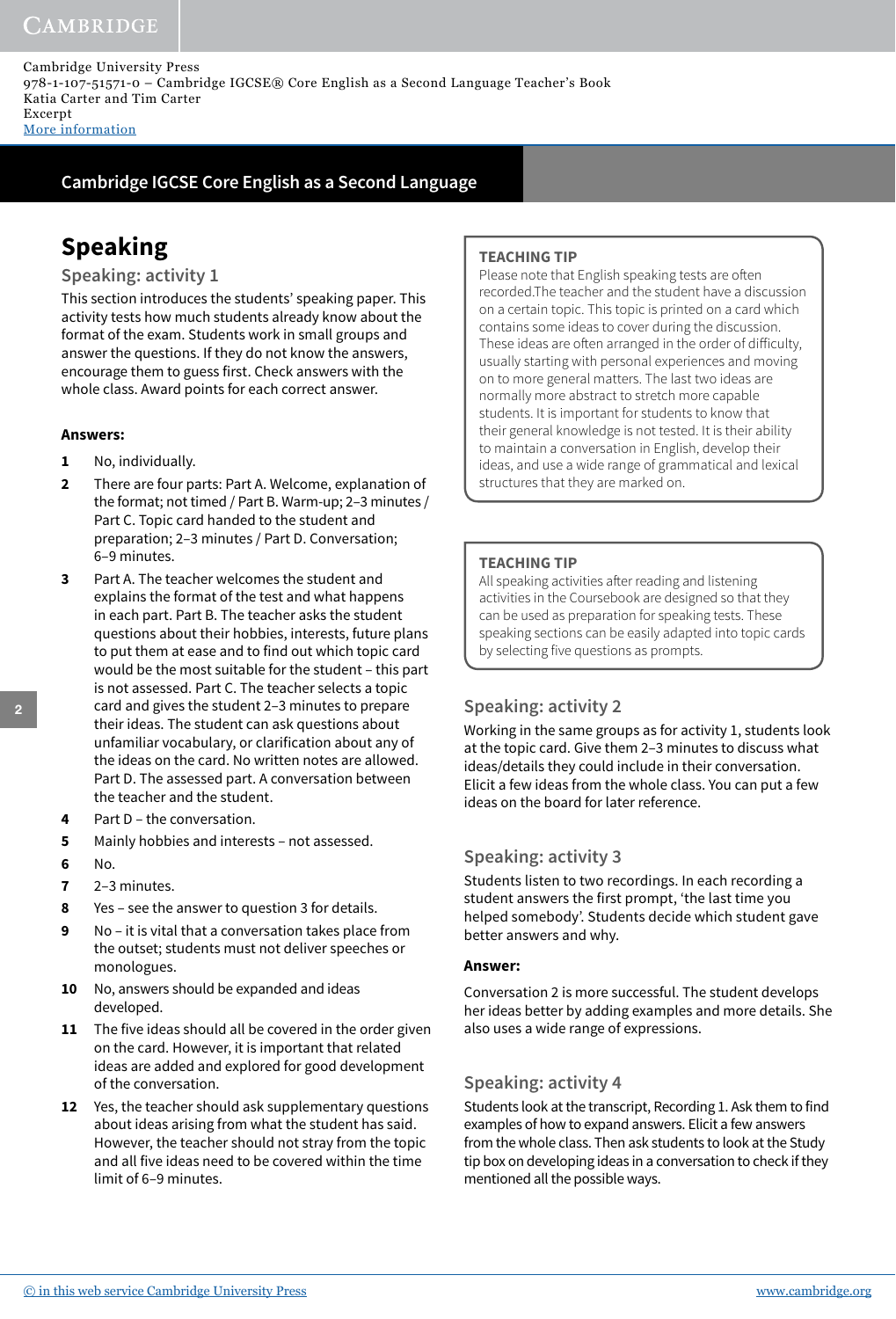Cambridge University Press 978-1-107-51571-0 – Cambridge IGCSE® Core English as a Second Language Teacher's Book Katia Carter and Tim Carter Excerpt More [information](http://www.cambridge.org/9781107515710)

### **Chapter 1 People of the world**

### **Speaking: activity 5**

Students work in pairs and decide who is going to play the student and who will play the teacher. They should think first what they want to say/ask. They then do the speaking activity using the card on 'Good manners'. When they have finished, ask a few pairs to have their conversation in front of the whole class. Each pair has a conversation about one of the ideas on the card. If possible, record students and analyse their performance with the whole class.

When analysing students' performance, focus on the following aspects:

- range of grammatical structures
- range of vocabulary
- fluency
- development of ideas
- pronunciation and intonation.

# **Extra activity**

**Worksheet 1 Discussion game**

Students work in small groups. Each group will need a copy of Worksheet 1, a dice and a counter for each student. Students take it in turns to throw the dice. They move their counter onto the correct square and initiate a discussion with the other students based on the prompt question. The first student to reach the finish is the winner.

Alternatively, each student in the class gets one question. Students mingle and interview other classmates. They then report back to the class what the most common answers were.

# **Listening**

### **Pre-listening activity**

Students work in small groups and discuss what they would miss most from their country and why. Check answers with the whole class and compare students' ideas.

### **Listening: activity 1**

Tell students they are going to listen to four short recordings in an exam-type exercise. Ask them to work in pairs and decide whether the statements about the exam-type exercise are **true** or **false**. Check with the whole class and write students' suggestions on the board. Do not correct students' answers at this point. Then ask them to read the instructions and check if they were correct. Go through the students' suggested answers and correct the wrong ones. Elicit why the statements are true or false.

### **Answers:**

- **1** False (Students should read the questions before they listen.)
- **2** False (four.)
- **3** True
- **4** False (Students should only write up to three words.)
- **5** True
- **6** False (Students should check their answers the second time they listen and complete any answers they missed the first time.)

### **Listening: activity 2**

Students read through the questions and underline the key words. Draw their attention to the question words, whether there are two details required, etc.

### **Listening: activity 3**

Play the recordings twice before checking the answers with the whole class. If students struggle to identify the answers, refer them to the transcript at the end of the Coursebook and ask them to underline the answers in the text.

### **Answers:**

- **1 a** bread and sunshine
- **b** fish and chips
- **2 a** nervous
	- **b** in a café
- **3 a** tea with milk
	- **b** lemon AND honey
- **4 a** his brother **b** in the morning / before school

### **TEACHING TIP**

Encourage students to keep their answers to the minimum for this type of question. Also, highlight that in some questions, two answers are required for a mark to be given. Numbers are also tested in listening papers. Students need be careful when currency is used. The correct symbol is required (e.g. £ or \$). If numbers are recorded in figures, the correct number of zeros is required (e.g. six zeros for a million).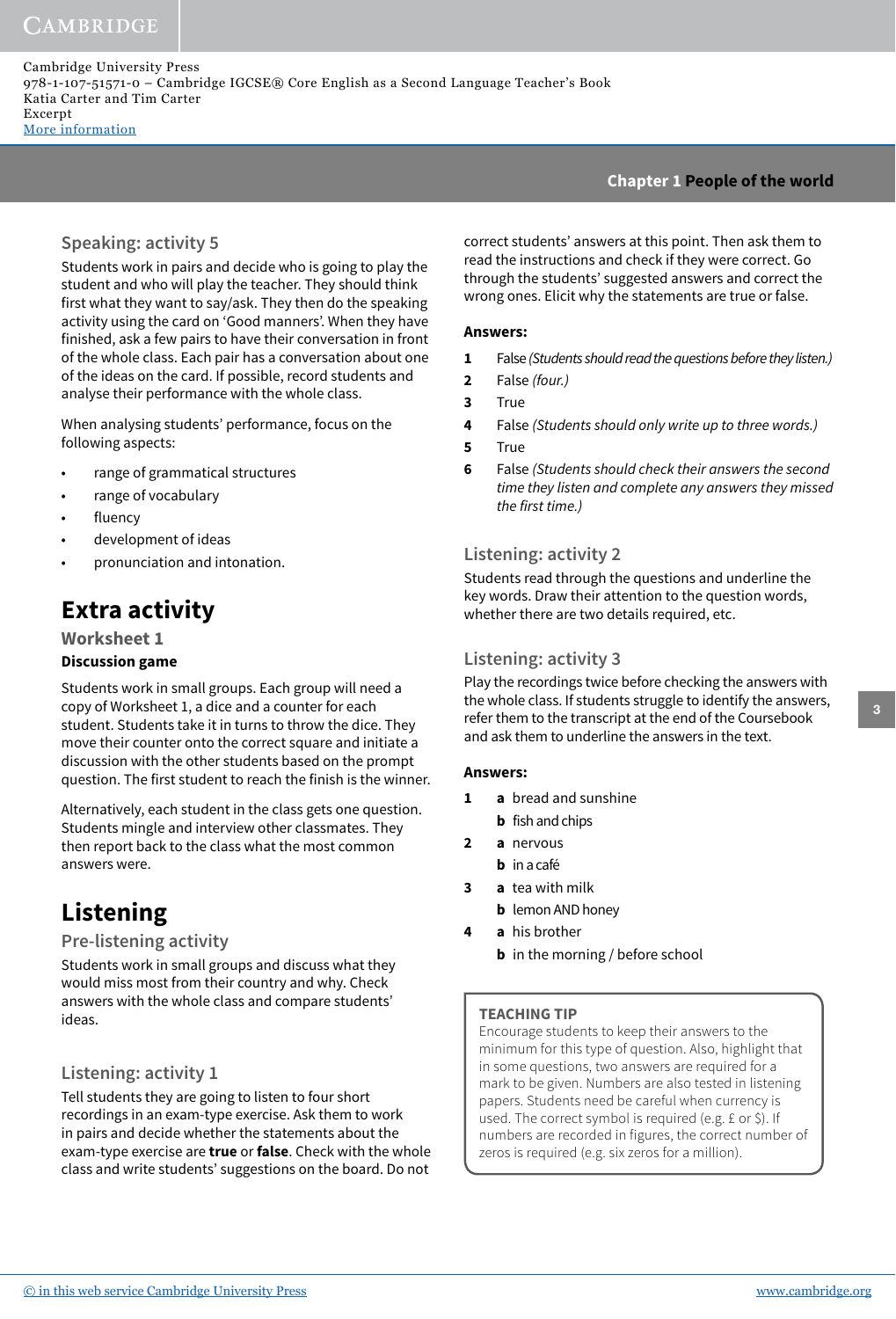Cambridge University Press 978-1-107-51571-0 – Cambridge IGCSE® Core English as a Second Language Teacher's Book Katia Carter and Tim Carter Excerpt

More [information](http://www.cambridge.org/9781107515710)

### **Cambridge IGCSE Core English as a Second Language**

### **Project**

This could be an ongoing project. This project is designed so that students are given further practice in skills and language that have been acquired in this unit.

If there are no foreign students at your school, ask students to research the aspects mentioned for a particular country. The interview could then be done as a role-play. Students take on roles of foreign students and interview each other.

As a follow-up activity, students write a thank you letter to a friend's family. Before students attempt their answers, elicit the audience, style, register and organisation. Students write their answers in class, or for homework.

### **Features of the letter:**

- audience friend's family
- style letter
- register semi-formal (neutral tone)
- organisation suggest three paragraphs (paragraph 1 – thank the family, paragraph 2 – what students enjoyed, what they have learnt, paragraph 3 – invite the family)

# **Writing 1**

### **Writing: activity 1**

Students skim read the letter individually and answer the question.

### **Answer:**

To give some exciting news, ask her friend to meet and ask for some advice on do's and don'ts.

### **Writing: activity 2**

Students work in pairs, analyse the piece of writing and answer the questions.

### **Answers:**

- **1** Her friend Fatma.
- **2** Informal.
- **3** Four.
- **4** Paragraph 1 ask a friend how she is, apologise. Paragraph 2 – give some news, arrange to meet. Paragraph 3 – ask for advice/help on some social conventions (dos and don'ts). Paragraph 4 – let her friend know she'll be in touch and about Julie's photos.
- **5** Hi Fatma,
- **6** Lots of love,
- **7** Yes. 'Will tweet you', instead of 'I'll tweet you' OR 'must rush now', instead of 'I must rush now'.
- **8** Yes examples include they're, I'm, I haven't, there's, etc.
- **9** Yes examples include meet up, drop me a line, check out.

### **Extra idea**

While it is useful to introduce students to idioms and phrasal verbs, it is advisable to present them in context. It is also important not to overload students with long lists of idioms and phrasal verbs. Students also need to know that most idioms and phrasal verbs tend to be informal.

### **Vocabulary 3**

Students work in pairs and find the answers in the letter.

### **Answers:**

- **1** be in touch
- **2** guess what!
- **3** a couple of
- **4** fancy
- **5** if it's not too much bother …
- **6** the sights
- **7** … ask you a favour
- **8** drop me a line
- **9** what to watch out for
- **10** to check out

### **Writing: activity 3**

### **Planning a piece of writing**

The writing can be done for homework, but the planning is better done with the whole class.

The four main points that should be included in the answer are:

- react to the exciting news
- say if you can meet
- give some tips/advice
- say if you saw Julie's pictures and what you thought of them (optional).

### **Language focus**

### **Giving advice and making suggestions**

### **Analysis**

Students work in small groups and analyse the target language. Elicit the correct answers as a whole class.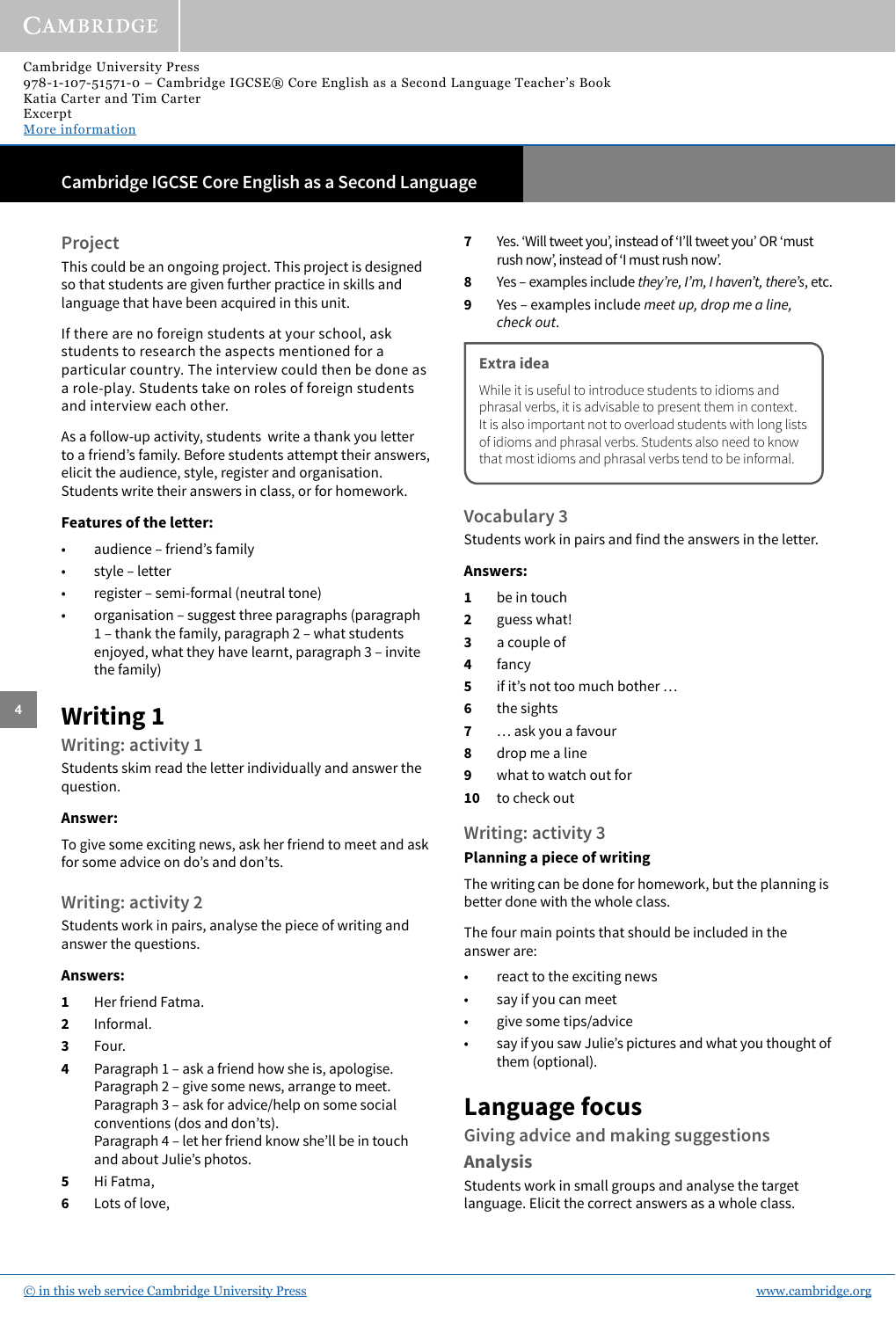### **Chapter 1 People of the world**

#### **Answers:**

Expressions used to give advice / make suggestions:

- **1** You should wear something smart.
- **2** How about going to the cinema tonight?
- **3** If I were you, I'd buy something small, like flowers or chocolates.
- **4** You'd better take your shoes off.
- **5** Why don't you buy her a cake?
- **6** Always remember to shake hands with people.
- **8** Resist the temptation to speak during meal times.
- **9** Avoid talking too loudly on your mobile on public transport.
- **10** It's a good idea to pay a compliment to the host about their house.

Extra expressions:

- **7** (used to give an opinion)
- **11** (used for polite requests)

### **Verb forms**

For answers see the underlined verb forms in the answers above.

#### **Extra idea**

Search the Internet for a few images of various problems (e.g. somebody missing the train) and drill the key structures from this Language focus section before moving on to the exercises OR introduce some problems (e.g. ʻI feel so tired today') and ask the whole class to give you some advice. This provides useful controlled practice of the target language for learners and helps them with their confidence before freer practice activities.

If students keep using the same structure in their answers (e.g. you should), encourage them to introduce other structures.

# **Practice**

### **Exercise 1**

You can do this as a whole class activity or students can work in pairs first to spot the mistakes. Project the exercise onto the board, if possible. Invite volunteers to correct the mistakes. Encourage peer correction.

#### **Answers:**

- **1** You should to take your shoes of. (2 mistakes) (You should take your shoes off.)
- **2** Before going abroad you'd better reserch some comon social conventions. (3 mistakes) (Before going

abroad, you'd better research some common social conventions.)

- **3** Allways remember watching your personal belonggings. (3 mistakes) (Always remember to watch your personal belongings.)
- **4** When you visit london, its a good idea to queu for the bus. (3 mistakes) (When you visit London, it's a good idea to queue for the bus.)
- **5** Avoid to eat food with ur hands. (2 mistakes) (Avoid eating food with your hands.) Note: emphasise that 'ur' is only acceptable in text messaging and to be aware of other such usage.
- **6** Resist temtation to answer the phone when your in the cinema. (3 mistakes) (Resist the temptation to answer the phone when you're (you are) in the cinema.)

### **Exercise 2**

Students work in pairs and discuss what advice they would give to the people in each photo. For example, when you are travelling, you should remember to keep your wallet and passport in a secure place OR you should avoid carrying valuable things in your backpack.

This exercise could be done as a role-play too. Check with the whole class.

#### **Answers:**

(from the top, clockwise)

Situation - visiting somebody's home; possible problem - not taking your shoes off.

Situation - meeting somebody for the first time; possible problem – wrong form of greeting.

Situation - in the cinema; possible problem – talking on the phone during the film.

Situation – in a restaurant (table manners); possible problem – talking with your mouth full.

Situation – travelling; possible problem – not being careful with belongings and having a wallet stolen.

Situation – using public transport; possible problem – jumping the queue.

Situation – sightseeing; possible problem – getting lost.

### **Activate your English**

Give students a few minutes to write down a few problems (around four or five). Tell them that they don't